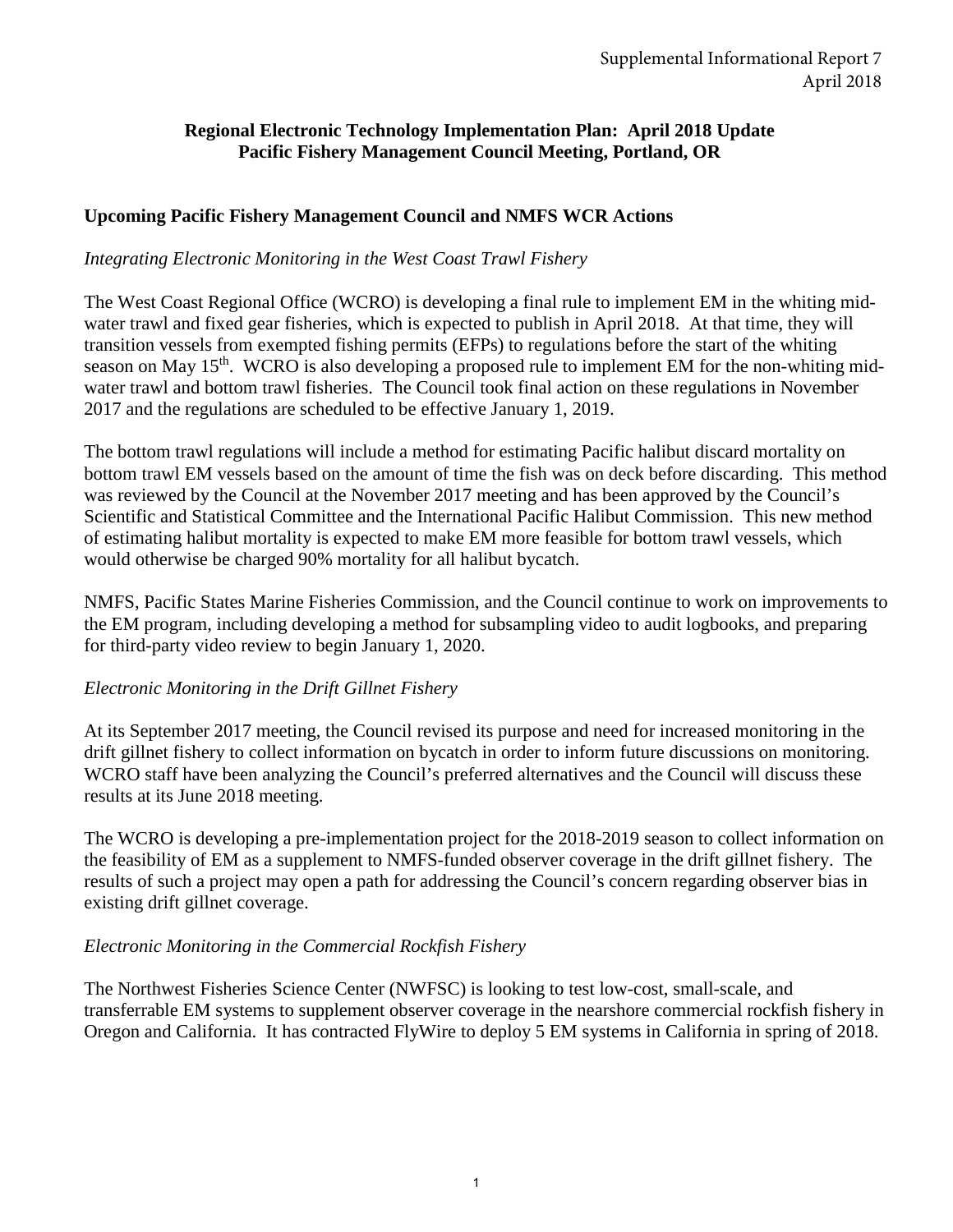### *Electronic Reporting in the Observer Program*

The West Coast Groundfish Observer Program is live testing Observer Program Technology Enhanced Collection System (OPTECS) software and ruggedized tablets on trawl vessels and continues development of similar software (the first of its kind) for fixed gear fisheries.

### *Vessel Movement Monitoring*

The Council took final action on measures to improve vessel movement monitoring in West Coast fisheries in April 2016. WCRO will be undertaking proposed and final rulemaking this year to implement the Council's recommendations, with a target implementation date of approved measures January 2019.

# **Related Activities**

## *Electronic Fish Tickets*

California Department of Fish and Wildlife continues development and roll-out of electronic fish ticket requirements for all California commercial buyers. Use of e-tickets will become voluntary in July 2018 and mandatory in July 2019.

## *Electronic Technologies Working Group (ETWG)*

NMFS's national ETWG will be having its annual in-person meeting May 7-11 in Portland, ME. This workgroup is composed of NMFS Regional and Headquarters staff, as well as representatives from the Office of Law Enforcement and General Counsel, that work on EM and ER projects across the country. The workgroup has regular conference calls to coordinate EM/ER implementation, share lessons-learned, and discuss national policies and priorities (e.g., data storage, costs, data confidentiality).

### *2018 NFWF Funding*

NFWF selected 12 projects to fund in 2018 as follows:

- Alaska \$1,071,000 EM
- West Coast \$305,000 ER
- Gulf of Mexico \$767,000 ER and EM
- Caribbean \$258,000 ER
- Greater Atlantic \$1,204,000 EM, machine learning, and ER
- National \$40,000 Communications
- More information about these projects is available on NFWF's website:

[http://www.nfwf.org/whoweare/mediacenter/pr/Pages/nfwf-announces-grants-from-the-electronic](http://www.nfwf.org/whoweare/mediacenter/pr/Pages/nfwf-announces-grants-from-the-electronic-monitoring-and-reporting-grant-program-2018-0109.aspx)[monitoring-and-reporting-grant-program-2018-0109.aspx](http://www.nfwf.org/whoweare/mediacenter/pr/Pages/nfwf-announces-grants-from-the-electronic-monitoring-and-reporting-grant-program-2018-0109.aspx)

### *Meetings and Workshops*

NMFS and Council staff will attend national and international meetings this year with EM/ER and machine learning symposia to share lessons-learned with other ET programs: